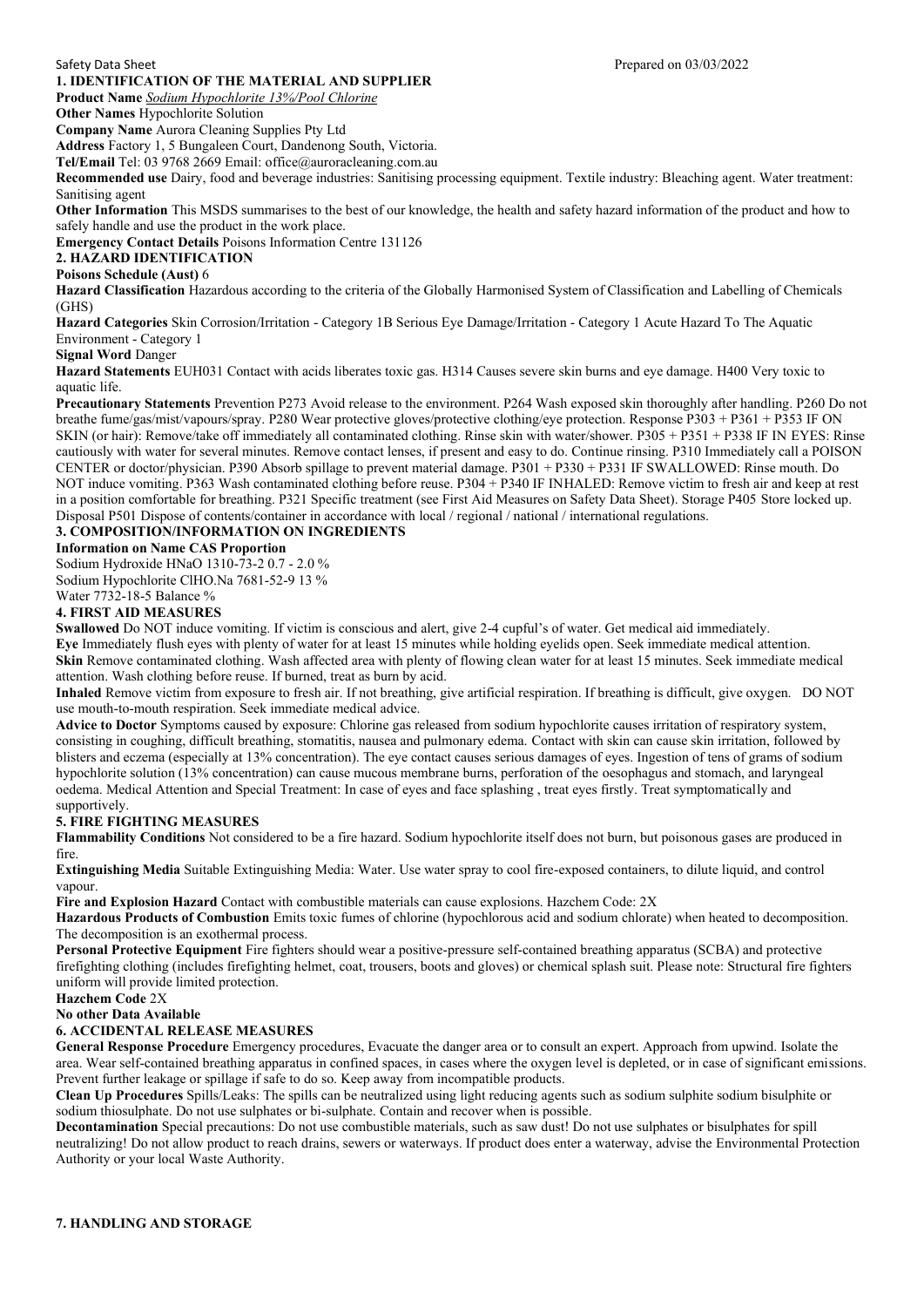**Handling** Protect against physical damage. Personnel which handling the product must wear protective equipment for hand, skin or eyes, and including protective breathing apparatus. Area should be well ventilated. Advice on general occupational hygiene: Avoid inhalation or ingestion and contact with skin and eyes. General occupational hygiene measures are required to ensure safe handling of the substance. Chemicals should be used only by those trained in handling potentially hazardous materials. The electrical equipment should be corrosion resistant. **Storage** Keep in tightly closed containers, store in a cool, dry, well ventilated area. Isolate from incompatible substances. The aqueous solutions

are sensitive to light and air. Avoid storage for long period because the product degrades over time. The recommended storing temperature is 15- 25 C. Storage at 15 C reduces the rate of decomposition. This product has a UN classification of 1791 and a Dangerous Goods Class 8 (Corrosive) according to The Australian Code for the Transport of Dangerous goods By Road and Rail.

**Container** polyethylene; 5-7 years life time. The outdoor tanks will be UV proof. Incompatible materials: reducing agents, combustible materials (wood, cellulose), organic materials, metals, acids. Materials to avoid: carbon steel, stainless steel, copper and its alloys, aluminium, unprotected metals.

## **8. EXPOSURE CONTROLS/PERSONAL PROTECTION**

**General** HSIS Airborne Exposure Limits: Chlorine: TWA 1 ppm (3 mg/m3 peak limitation)

NOTE: The exposure value at the TWA is the average airborne concentration of a particular substance when calculated over a normal 8 hour working day for a 5 day working week. Peak limitation is a ceiling concentration which should not be exceeded over a measurement period which should be as short as possible but not exceeding 15 minutes. These exposure standards are guides to be used in the control of occupational health hazards. All atmospheric contamination should be kept to as low a level as is workable. These exposure standards should not be used as fine dividing lines between safe and dangerous concentrations of chemicals. They are not a measure of relative toxicity **Exposure Limits** No Data Available

**Biological Limits** No information available on biological limit values for this product.

**Engineering Measures** These exposure standards are guides to be used in the control of occupational health hazards. All atmospheric contamination should be kept to as low a level as is workable. These exposure standards should not be used as fine dividing lines between safe and dangerous concentrations of chemicals. They are not a measure of relative toxicity.

**Personal Protection Equipment** RESPIRATOR: Self-contained breathing apparatus with full face-piece operated in the pressure demand. For emergencies or instances where exposure levels are not known, use a full face piece positive pressure, air supplied respirator. Warning! Air purifying respirators do not protect workers in oxygen deficient atmospheres (AS1715/1716). EYES: Chemical splash goggles and/or face shield must be worn when possibility exist for eye contact due to splashing or spraying liquid or vapour (AS1336/1337). HANDS: Wear PVC, rubber or neoprene gloves. Glove thickness has to be of minimum 1.2 mm. Do not use leather gloves (AS2161). CLOTHING: Wear impervious protective clothing including boots, lab coat, apron or coveralls and safety footwear (AS3765/2210).

**Work Hygienic Practices** Always wash hands before smoking, eating, drinking or using the toilet. Wash contaminated clothing and other protective equipment before storage or re-use.

**9. PHYSICAL AND CHEMICAL PROPERTIES Physical State** Liquid **Appearance** Liquid **Odour** Chlorine odour **Colour** Clear, pale yellow **No other data available**

# **10. STABILITY AND REACTIVITY**

**General Information** Reactivity: Reacts violently with acids with chlorine released. Possibility of Hazardous Reactions: Sodium hypochlorite is extremely corrosive for aluminium, brass. Reacts with metals (nickel, cooper, tin) with oxygen release, with ammonia urea, oxidisable substances, ammonium nitrate, ammonium oxalate, ammonium phosphate , ammonium acetate , ammonium carbonate , cellulose and methanol. **Chemical Stability** Unstable. Stability decreases with concentration, heat, light exposure, decrease in pH and contamination with heavy metals, such as nickel, cobalt, copper and iron. In practice, a factor of 2 decreases in concentration produces nearly a factor of 5 decreases in decomposition rate at any given temperature with a pH range of approximately 11 to 13. At pH<11, sodium hypochlorite is unstable and decomposes with the release of chlorine.

**Conditions to Avoid** Light, heat and incompatibles.

**Materials to Avoid** Incompatible materials and possible hazardous reactions: aluminium, brass, cellulose, steel, stainless steel, bronzes. Strong acids, strong oxidizers, heavy metals (which act as catalysts), reducing agents, ammonia and ammonium salts, ether, and many organic and inorganic chemicals such as paint, kerosene, paint thinners, shellac.

**Hazardous Decomposition Products** Emits toxic fumes of chlorine (hypochlorous acid and sodium chlorate) when heated to decomposition. The decomposition is an exothermal process.

**Hazardous Polymerisation** Sodium hypochlorite is extremely corrosive for aluminium, brass. Reacts with metals (nickel, cooper, tin) with oxygen release, with ammonia, urea, oxidisable substances, ammonium nitrate, ammonium oxalate, ammonium phosphate ,ammonium acetate , ammonium carbonate , cellulose and methanol.

### **11. TOXICOLOGICAL INFORMATION**

General Information Acute toxicity: Sodium Hypochlorite: Rat male Oral LD50 = 1100 mg/kg bw (for sodium hypochlorite sol.. 12% free chlorine). Mouse male Oral LD50, = 880 mg/kg bw (for sodium hypochlorite sol.. 12% free chlorine). Other routes : intra-peritoneal Rat LD 50,  $(1h)$  > 10,7 mg/L air, causes abundant tearing. Rabbit male/female LD50, >20 g/kg bw. Causes serious skin irritation. Mouse LD= 240-250mg/kg bw, Guinea pig LD: 63 mg/kg bw. Repeated dose toxicity: Oral NOAEL: 50 mg/kg bw/day

Respiratory or skin sensitisation: Not sensitising Germ cell mutagenicity: No genetic toxicity effects Carcinogenicity: No carcinogenic potential Reproductive toxicity: Sodium hypochlorite has no genotoxic potential, therefore no classification is required according to 67/548/EEC and 1272/2008/EC (CLP) requirements. Information on Possible routes of exposure: Ingestion, Inhalation, Skin/ eye exposure. Interactive Effects: Sodium hypochlorite reacts rapidly with the organic molecules and cellular components, forming organic chlorinated compounds which have their own toxicity (BIBRA 1990)

**Eye Irritant** Causes eye damage. Eye damage, category 1. Eye contact causes serious burns and discomfort.

**Ingestion** Causes severe pain, nausea, vomiting, diarrhoea, and shock. May cause haemorrhaging of the digestive tract. May cause corrosion and permanent tissue destruction of the oesophagus and digestive tract. May be harmful if swallowed.

**Inhalation** Irritant. Inhalation of sprayed solution and vapours can cause respiratory system irritation caught, difficulty of breathing, stomatitis, nausea and pulmonary edema. Classified as STOT Single Exposure 3.

**Skin Irritant** Light irritant at low concentrations. Moderate irritant at medium concentrations (>5%). Corrosive at concentration higher than 10%. Skin corrosive category 1B.

**Carcinogen Category** No Data Available

**12. ECOLOGICAL INFORMATION** Aquatic Toxicity Tests demonstrate NOEC (7 days)= 0,0021 mg/L. Factor M=10. Short-term toxicity to invertebrates (molluscs, Daphnia magna, Ceriodaphnia dubia) - Fresh water: EC50/LC50 =0,141 mg/L - Marine water: EC50/LC50 =0.026